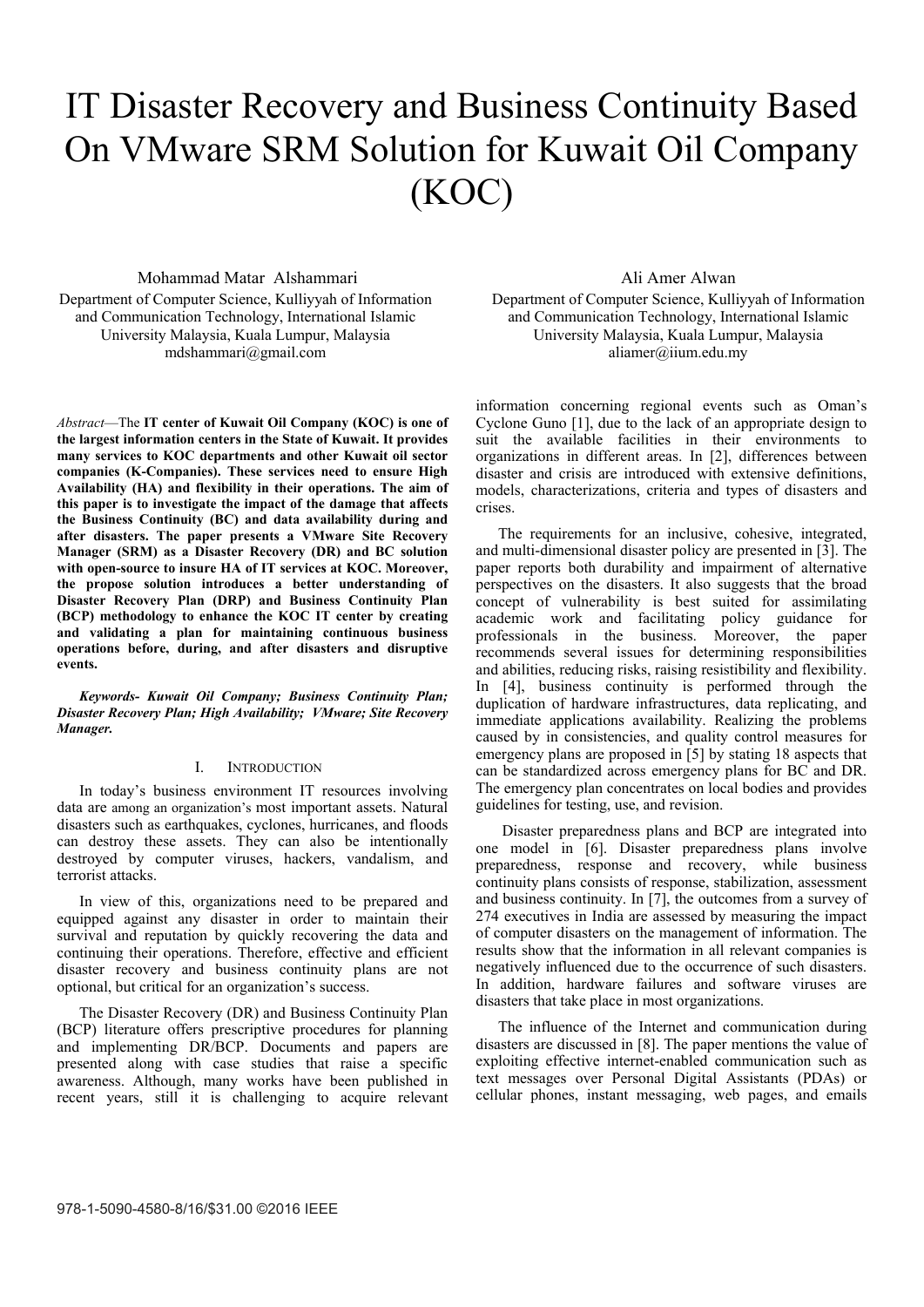during a disaster. In [9], the standing of Critical Success Factors (CSFs) to implement a BC/DR program that have been replaced in earlier research is highlighted, especially after 9/11. The literature states several CSFs that are not indicated in previous studies. Whereas in [10], establishing a connection between emergency response plans, DR and BCP, was suggested as an approach to effective management of crisis.

The role of the Indian insurance industry in managing disasters is introduced in [11]. It states that in several developing countries, most of the losses suffered in natural disasters are not insured because of the lack of a proper plan to handle the disaster. This situation arises due to a lack of appropriate policies, limited purchasing power, and scant interest in insurance. The paper offers an integrative approach for managing disasters.

The DR levels are classified through those two important measures: Recovery Time Objective (RTO) and Recovery Point Objective (RPO), which are the primary goals that should be achieved anytime, assessing a better choice in a given operating and capital costs [12] [13]. RPO defines the data that we might afford to lose, the lower the RPO the higher the total expense of preserving the actual infrastructure environment for recovery [14]. This is further investigated by Lenk and Tai [15] who stated that, RPO indicates the highest possible appropriate period in between a couple of backups while RTO describes the most acceptable time period a business process might be disrupted as indicated in Figure 1.



Figure 1. Recovery Point Objective (RPO) and Recovery Time Objective (RTO)

## II. PROBLEM DESCRIPTION

The IT center of KOC is one of the largest information centers in the State of Kuwait. The center provides many services to KOC departments and other Kuwait Oil Sector Companies (K-Companies). The growing number of services gives rise to the following drawbacks:

- The DRP is not prepared correctly.
- Some systems such as the Gas Management Information System (GMIS) and the Hospital Information System (HIS) are not in duplicated at the recovery site.
- Databases are not synchronized between the production and recovery sites.
- The recovery site is activated manually, which is time consuming.
- BCP and Business Impact Analysis (BIA) do not exist.

This paper attempts to remedy the aforementioned drawbacks by providing a disaster recovery solution that will assist IT services at KOC. It also introduces a better understanding of Disaster Recovery Plan (DRP) and Business Continuity Plan (BCP) methodologies in order to enhance KOC by creating and validating a plan for continuously maintaining the business operations before, during, and after natural disasters and intentionally disruptive events.

## III. BUSINESS CONTINUITY AND DISASTER RECOVERY

#### *A. Business Continuity Plan*

A Business Continuity Plan (BCP) is a procedure used to establish and validate a plan for continuously maintaining the operations of a business before, during, and after disasters and disruptive events. It considers the management of the operational components that allow a business to function normally in order to create revenue. BCP guarantees the shift of critical systems to another environment while the originals are being repaired. Also, it sets the right people in the right places and performs business in different modes by involving the shareholders through different stations until everything returns to normal.

In addition, BCP enhances organizations to be able to continue their operations regardless of the nature of a potential disruption by providing guidance to IT staff to follow an emergency plan in order to recover and resume IT services when operations are unexpectedly disrupted [16]. Specifically, preplanned procedures allow an organization to successfully do the following:

- Producing an immediate and valid response to emergency events.
- Ensuring safety and protecting lives.
- Reducing business impact.
- Resuming the services of critical business.
- Working with vendors during the recovery time.
- Reducing the confusion during a disaster.
- Ensuring continuity of business functions.
- Obtain "up and running" quickly after a disaster.

These procedures must be preplanned in such a way that ensuring timely and orderly resumption of an organization's business cycle, at the same time can be executed without interruption or minimal to time-sensitive IT service operations.

## *B. Disaster Recovery Plan(DRP)*

Disaster is defined as a destructive or debilitating occurrence that compromises the operational availability of the system for an unacceptable period of time. Disasters are different from general failure in both severity and degree of impact. System failures don't necessary impair system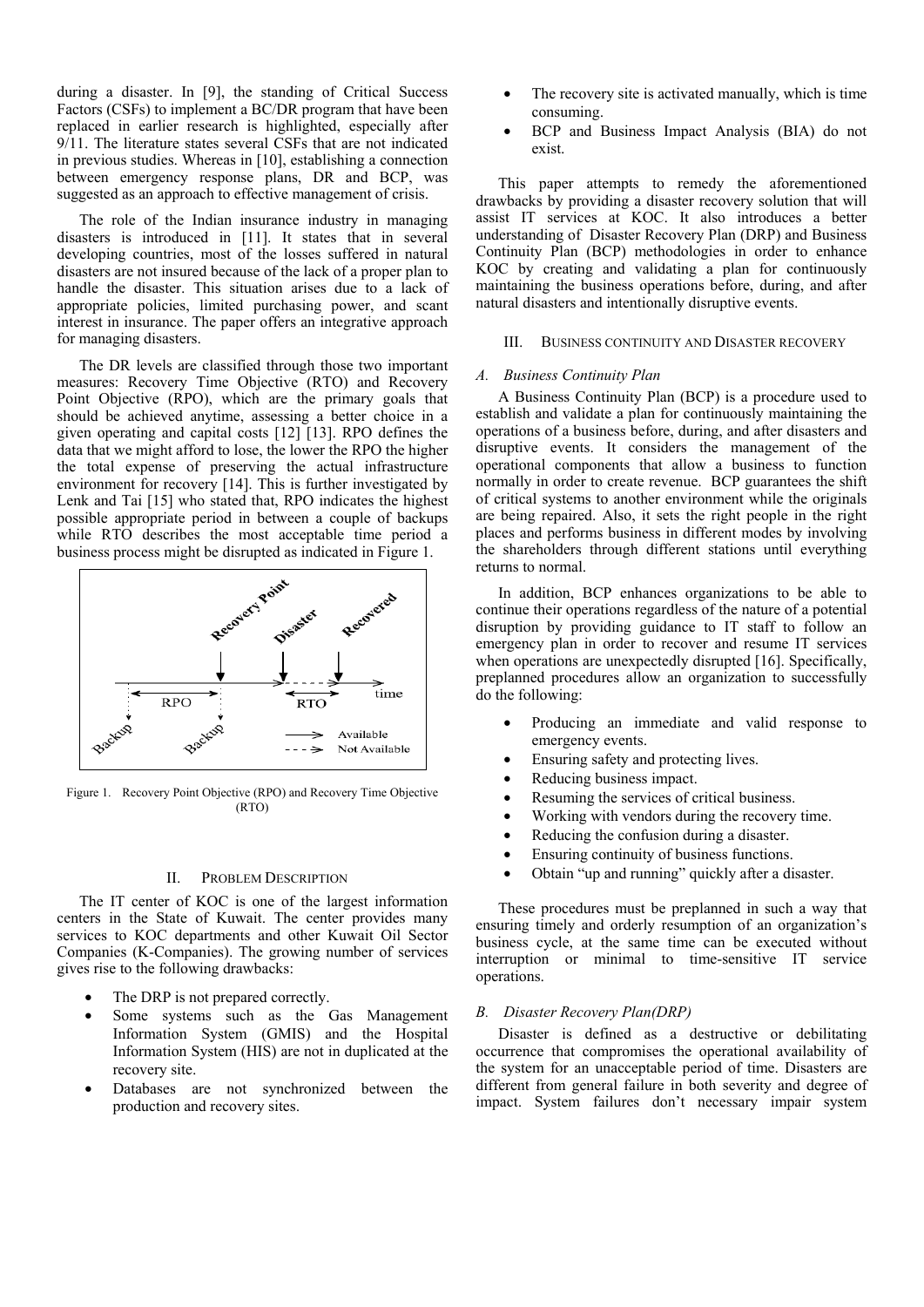capability. Disasters that cannot be ameliorated by existing failure prevention systems are generally the result of catastrophic events including, but not limited to, human intervention, severe weather, floods or fire. Since a disaster destroys and interrupts the continuity of business operations within an IT center, the response requires usage of additional infrastructures.

DRP is a part of BCP and deal with the immediate impact of the event. Recovering from a server outage, security violation, or hurricane, all fall into this category. Usually, DRP consists of several forethought steps which are prepared to be applied in planning stages. The implementation of these steps is swift when a disaster occurs even though the situation during the disaster is almost never exactly as planned. In this direction, the resources can be controlled in accordance with the prepared steps. Presently, DRP quickly indicates the influence of a disaster and addresses the immediate results.

# IV. ESTABLISHING HIGH AVAILABILITY

# *A. High Availability*

High Availability (HA) is the first crucial step in maintaining business continuity of IT services in case of failures or problems that are not caused by major disasters and can be managed locally in accordance to ordinary operational procedures without resorting to DRP. One of the earliest promises of virtualization is the ability to preserve the virtualized systems online and operate in spite of existing problems underlying hardware by permitting a Virtual Machine (VM) to be run in any host virtual environment. HA is a design methodology exploited to guarantee the availability and uptime of VMs.

In general, there are two types of downtimes mitigated via HA that provides using virtualization technologies:

- Planned downtime: It is a time for scheduling the maintenance and upgrading during in which a system cannot be used for normal productive operations.
- Unplanned downtime: It is a time in which a system cannot be used for normal productive operations due to unforeseen failure in hardware/ software components or operator mistakes.

## *B. Virtualization*

Virtualization is a technique for simultaneously running multiple operating systems on a single computer and making one computer operate as multiple computers as shown in Figure 2 It is considered a framework/methodology to divide<br>computer hardware resources into multi-execution computer hardware resources into multi-execution environments via implementing one or more concepts/technologies, such as time-sharing, hardware and software partitioning, partial/complete machine simulation,, quality of service, emulation, and so on.



Figure 2. Virtualization environment.

#### *C. VMware Site Recovery Manager*

VMware Site Recovery Manager (SRM) is a disaster recovery and business continuity open-source solution that assists IT organizations in planning, testing, and executing an emergency failover or scheduled migration of datacenter services from one site to another. SRM is supported by VMware vCenter to provide integration with array based replication, discovery and management of replicated data stores, and automated migration of inventory from one vCenter to another.

SRM server is used to coordinate the operations of replicated storage arrays and vCenter servers at two sites. This implies that as VMs at the production site are shut down, the VMs at the recovery site start up and use the data replicated from the production site to assume responsibility for providing the same services. Transfer of services from one site to the other is controlled by a recovery plan that specifies the order in which VMs are shut down and started up, the computer resources they are allocated, and the networks they can access. In Figure 3, SRM allows testing of a recovery plan by using a temporary copy of the replicated data. The process does not disrupt ongoing operations at either site.



Figure 3. SRM production and recovery sites.

# V. PROPOSED SOLUTION FOR IT DISASTER RECOVERY IN **KOC**

Site Recovery Manager (SRM) is an end-to-end DR automation open-source solution. SRM automatically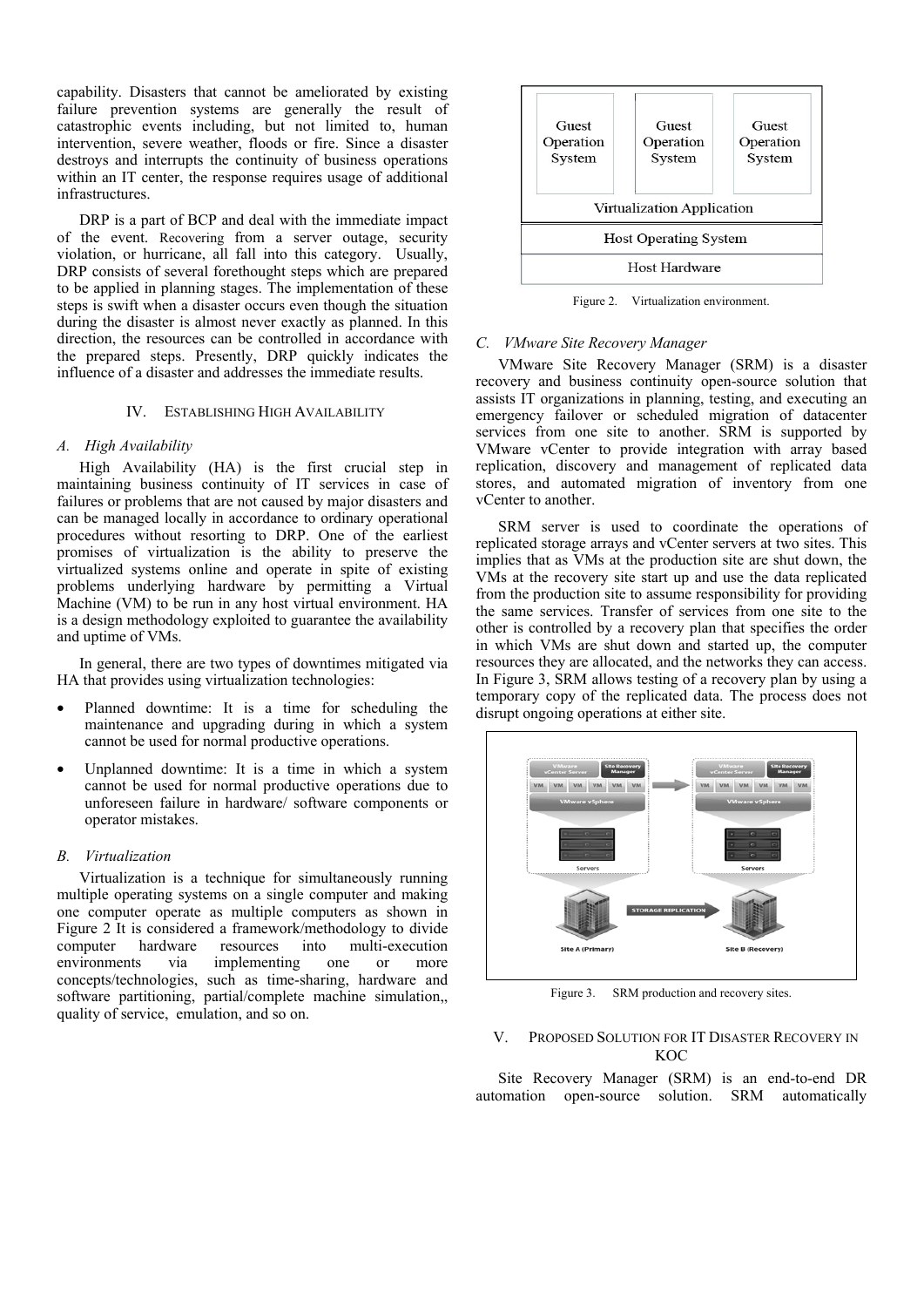customizes VMs in a way that they can run at a recovery site. It is designed to protect VMs residing in a datastore on replication storage. In the event of a storage array failure or complete site failure VMs can be transferred over to a remote datacenter.

The proposed solution involves the implementation of SRM with a VM environment for IT services at KOC by providing references to install and configure SRM within a test environment at KOC. It also introduces a framework to implement a DRP at the recovery site. Setup, testing, evaluation and failover are taken into account as well.

The solution assumes two sites: production and recovery. In this particular assumption, the production site provides business-critical data store services whereas the recovery site acts as an alternative facility to which these services can be migrated. The production site is located in the main computer center of KOC in which a virtual infrastructure supports a critical business need. The recovery site is in the main KOC office, which is 1.5 miles from production site. The logical architecture of SRM in KOC is shown in Figure 4. Obviously, SRM needs several requirements for vCenter configurations at each site as follows:

- Each site must include at least one vCenter datacenter.
- The recovery site supports array-based replication with the production site, and has hardware and network resources to support the same VMs and workloads as the production site.
- One VM must be located on a replicated datastore at the production site. The datastore must be supported by a storage array that is compatible with SRM.
- The production and recovery sites connect via fiber channel network.
- The recovery site has the ability to access the same public and private networks as the production site, and is not necessarily in the same range of network addresses.



Figure 4. SRM logical architecture in KOC.

 Therefore, the objectives of the proposed solution are to provide guidance to the IT-services group at KOC in order to:

- Describe disaster scenarios that may affect IT services at KOC and high availably that can be replicated to remote recovery sites for evaluation.
- Provide suitable integration of VMware SRM in the IT department at KOC to react to disasters and manage crisis situations.
- Identify the ability to simulate and test failover processes without impacting existing operations to insure the processes will be performed correctly during a real disaster.
- Demonstrate the process of restoring normal operation of the original production site after a failover.

# *A. Setup of Proposed Solution*

Figure 5 highlights the configuration of an environmental test of the proposed solution in KOC. It requires two servers: production and recovery. Both of them include six VMs in one ESXi host.

The implementation of an environmental test uses SRM prerequisite to perform the following tasks:

- Install a VMware ESXi host at both sites to run multiple VMs.
- Create six VMs at each site.
- At both sites, set up and configure the applicable networking.
- Ensure each site consists of a VMware vCenter Server and a SRM plug-in in two VMs.
- Configure the databases at each site to support the vCenter Server and SRM.



Figure 5. Environment test architecture.

# *B. Hardware and Software Configurations*

The hardware and software for the configuration of environment test are listed in Table 1.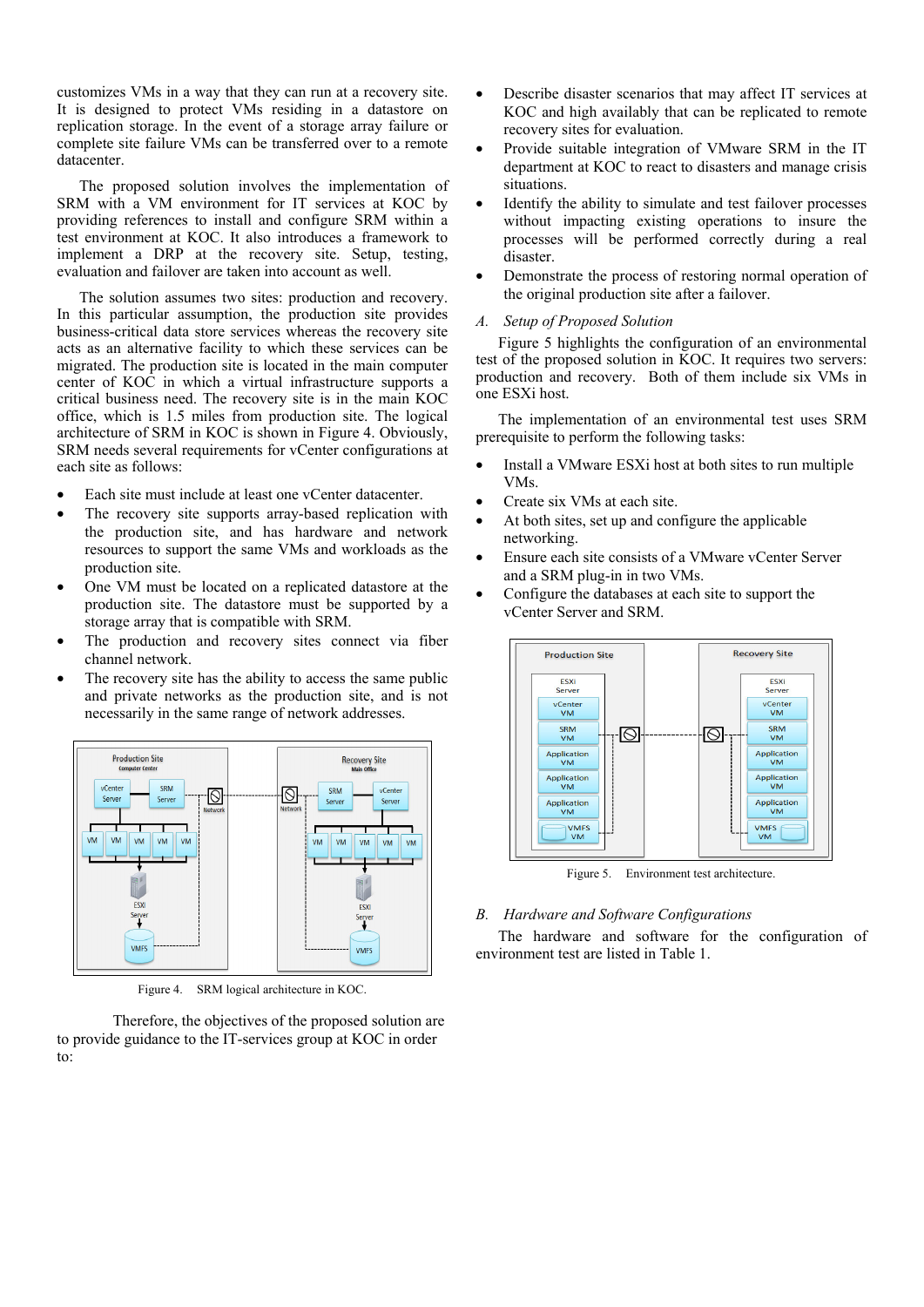TABLE I. THE VMS IN PRODUCTION AND RECOVERY SITE IN KOC TEST **ENVIRONMENT** 

| Hardware             |                                      |  |  |
|----------------------|--------------------------------------|--|--|
| Production site $\&$ | $VM-1$                               |  |  |
| Recovery site        | $VM$ name $=$ "vCenter Server"       |  |  |
|                      | 2048MB RAM, Hard disk 40 GB          |  |  |
|                      | $VM-2$                               |  |  |
|                      | VM name = " SRM Server"              |  |  |
|                      | 2048MB RAM, Hard disk 40 GB          |  |  |
|                      | $VM-3$                               |  |  |
|                      | VM name =" DB Server"                |  |  |
|                      | 2048MB RAM, Hard disk 40 GB          |  |  |
|                      | VM-4, VM-5, VM-6                     |  |  |
|                      | VM name ="App1","App2","App3"        |  |  |
|                      | 2048MB RAM, Hard disk 40 GB          |  |  |
| Software             |                                      |  |  |
| Production site $\&$ | VMware:                              |  |  |
| Recovery site        | • VMware ESX 4.1                     |  |  |
|                      | • $vCenter$ Server 4.1               |  |  |
|                      | $\bullet$ SRM 4.1                    |  |  |
|                      | <u>VMs Operating System:</u>         |  |  |
|                      | • Microsoft Windows Server 2008      |  |  |
|                      | • Microsoft Windows XP 64 bit        |  |  |
|                      | Storage Works:                       |  |  |
|                      | • HP Storage Works P4000 Virtual SAN |  |  |
|                      | Appliance                            |  |  |
|                      | SRA:                                 |  |  |
|                      | • Version: $v1.20.10713$             |  |  |
|                      | Database:                            |  |  |
|                      | • Microsoft SQL Server 2008          |  |  |

The configuration of both the SRM and vCenter Server requires a database to store information necessary for operation. In order to function properly, both production and recovery sites need a local database. The servers decide the one to operate as the production site and the other to operate as the recovery site.

After SRM has been completely installed on both sites, it is required to connect these sites in order to create a site pair, configure the array managers, configure inventory mappings, and create a protection group and recovery plan at each site. The SRM client plugin is used to administer SRM. Site pairing uses vCenter administrative privileges at both sites.

# VI. IMPLEMENTATION OF A DISASTER RECOVERY PLAN

In SRM, the Recovery Plan (RP) consists of certain steps to switch datacenter operation from the production site to the recovery site. The RP ensures that both tests and failovers are executed in a repeatable and reliable manner. Also, it provides approaches to test the BCP and DRP in an isolated environment at the recovery site without impacting the protected VMs at the production site.

# *A. Testing of Disaster Recovery Plan*

After SRM is configured on both the production and recovery sites, the recovery plan can be tested without affecting current services at either site. The test runs recovery

plan and, if necessary, configures the two sites for failback so it can restore the services at the production site.

When the test recovery plan is enabled a test network and temporary copy of replicated data at the recovery site are used and the operations are not disrupted at the production site. Testing a recovery plan will complete all the required steps with the exception of the powering down of VMs at the production site and forcing devices at the recovery site to assume mastership of replicated data. A test recovery makes no changes to the production environment at either site.

SRM performs this test with copy-on-write Flashcopies of the mirrored logical drives at the recovery site. The Flashcopy datastores are removed from the recovery host. During the recovery plan configuration, SRM can suspend non-critical VMs on the recovery site to assure me that SRM has enough resources to run the recovery test.



Figure 6. The failover test.

# *B. Performance Evaluation*

Virtualization technology based on a VMware platform conceptually promises potentially powerful, simple and costeffective solutions to support disaster recovery and business continuity objectives. To verify and validate such assumption when applied to business continuity, the following two proofof-concept tests were carried out. Herein, the failover test solution proposed two environment tests (Test- 1, Test  $-2$ ) to estimate and analysis the time for switching the operation from the production site to the recovery site. The two failovers are applied in different VMs environments. Two different policies are used for dynamic virtualized infrastructure operations management as shown in Figure 6.

*a) Test-1* 

This test was conducted by configuring the virtual servers to operate on a sequential schedule basis. In effect, VM1 was scheduled to first start, and VM2 started after the complete loading of VM1. VM2 was scheduled to offer its planned capacity similar to VM3, VM4 and VM5. The test started immediately and sequentially after the previous volume had loaded to its planned capacity. The total elapsed time for the full failover was measured and the results are tabulated in Table II.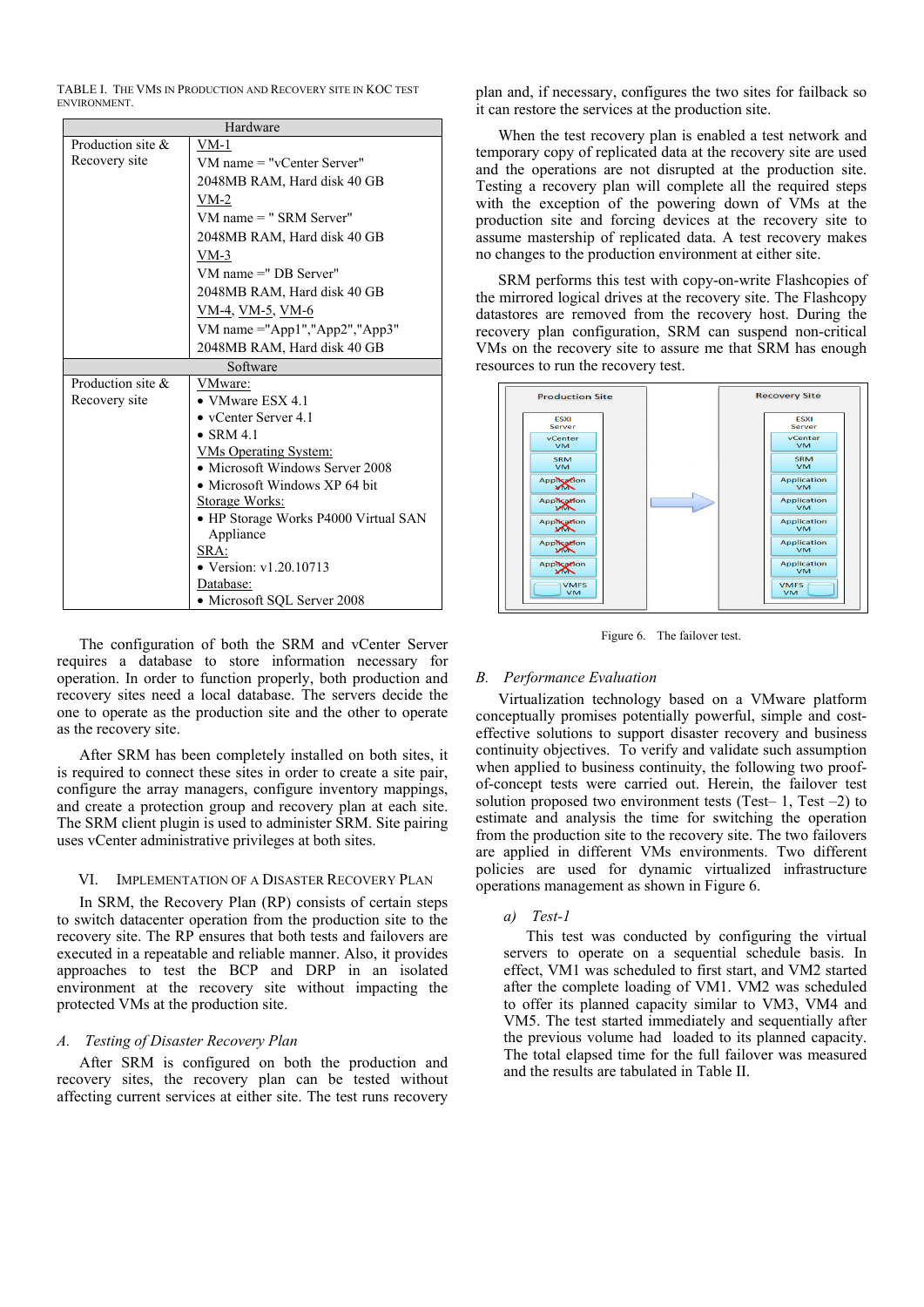TABLE II. TEST-1 ACTUAL TIME.

| VM Name | Time (Min) | Actual Time (Min) |
|---------|------------|-------------------|
| VM1     | 1.19       | 1.19              |
| VM2     | 1.12       | 2.31              |
| VM3     | 1.15       | 3.46              |
| VM4     | 1.05       | 4.51              |
| VM5     |            | 5.61              |
|         |            | 5.61              |

It is clear that, VM1 completed loading in 1.19 minutes and VM2 took 1.12 minutes and so on. The total time to load all virtual machines is 5.61 minutes.

## *b) Test-2*

This test was configured in a different way. All virtual servers was scheduled to operate sequentially but almost simultaneously. VM1 was scheduled to start first, and VM2 started after 10 seconds of the loading of VM1. Then, VM2 was scheduled to offer its planned capacity. Similarly each of VM3, VM4 and VM5 was started sequentially 10 seconds after the previous volume has loaded to its planned capacity. The total elapsed time for full failover was measured and the results are shown in Table III.

TABLE III. TEST-2 ACTUAL TIME

| VM Name | Time (Min) | Actual Time (Min) |
|---------|------------|-------------------|
| VM1     | 1.41       | 1.41              |
| VM2     | 1.35       | 1.45              |
| VM3     | 1.42       | 1.62              |
| VM4     | 1.53       | 1.83              |
| VM5     | 2.02       | 2.42              |
|         |            | 2.42              |

In the above table, VM1 completed loading in 1.41 minutes allowing VM2 to start loading after 10 seconds with duration time of 2.31 minutes. This test was configured to run parallel processing with a 10 second server startup interval for a total elapsed time of 2.42 minutes.



Figure 7. The failover actual times in Test 1 and Test 2.

The results from the two tests confirm the intuitive conclusion that the scheduling arrangements in Test-1 have a more favorable outcome and provide quicker failover and meet more demanding Recovery Time Objectives (RTO) of Service Level Aagreements (SLA) for disaster recovery and business continuity as depicted in Figures 7 and 8. They indicate that the Test-1 scenario is preferable where enterprise application SLAs are stringent and high availability is necessary. The Test-2 is adequate to provide services for scheduled downtime situations because scheduled downtimes are bound by time limit. In Test-2, all virtual servers start at once without wasting time or waiting for other server to start and load fully. Moreover, these tests have validated the premise that VMware virtualization solutions offer proven performance benefits, provide flexibility in operations and offer affordable scalability to data center managers.



Figure 8. Comparison of failover actual times in Test 1 and Test 2.

## VII. CONCLUSIONS

Based on the consideration of the most likely disaster scenarios in this region along with impact analysis and most suitable risk mitigation options, this paper proposed a virtualization solution to sustain IT services at KOC and render these services robust and resilient at all times under all foreseeable conditions. The presented disaster recovery solution consists exploit VMware SRM open-source to reduce the space requirements and maintenance costs at both the production and the recovery sites, where the amount of reduction depends on the server strength. Also, this paper provides a simulation of the testing and monitoring that are performed during a disaster and indicates that the virtualization solution is a cost-effective, simpler and more reliable way to meet business continuity requirements. The solution provides a simplified recovery plan for a virtual environment without any human interactions. Meanwhile, it improves HA and protection of data integrity by synchronous data replication between the production and the recovery sites.

#### **REFERENCES**

- [1] Anil A. H. Al-Badi and Rafi A. and Ali O. Al-Majeeni and Pam J. Mayhew, "IT disaster recovery: Oman and Cyclone Gonu lessons learned", Information Management & Computer Security, Vol. 17 No. 2, 2009, pp. 114-126
- [2] Shaluf, I.M., Ahmadun, F. and Said, A.M. (2003), "A review of disaster and crisis", Disaster Prevention and Management, Vol. 12 No. 1, pp. 24- 32.